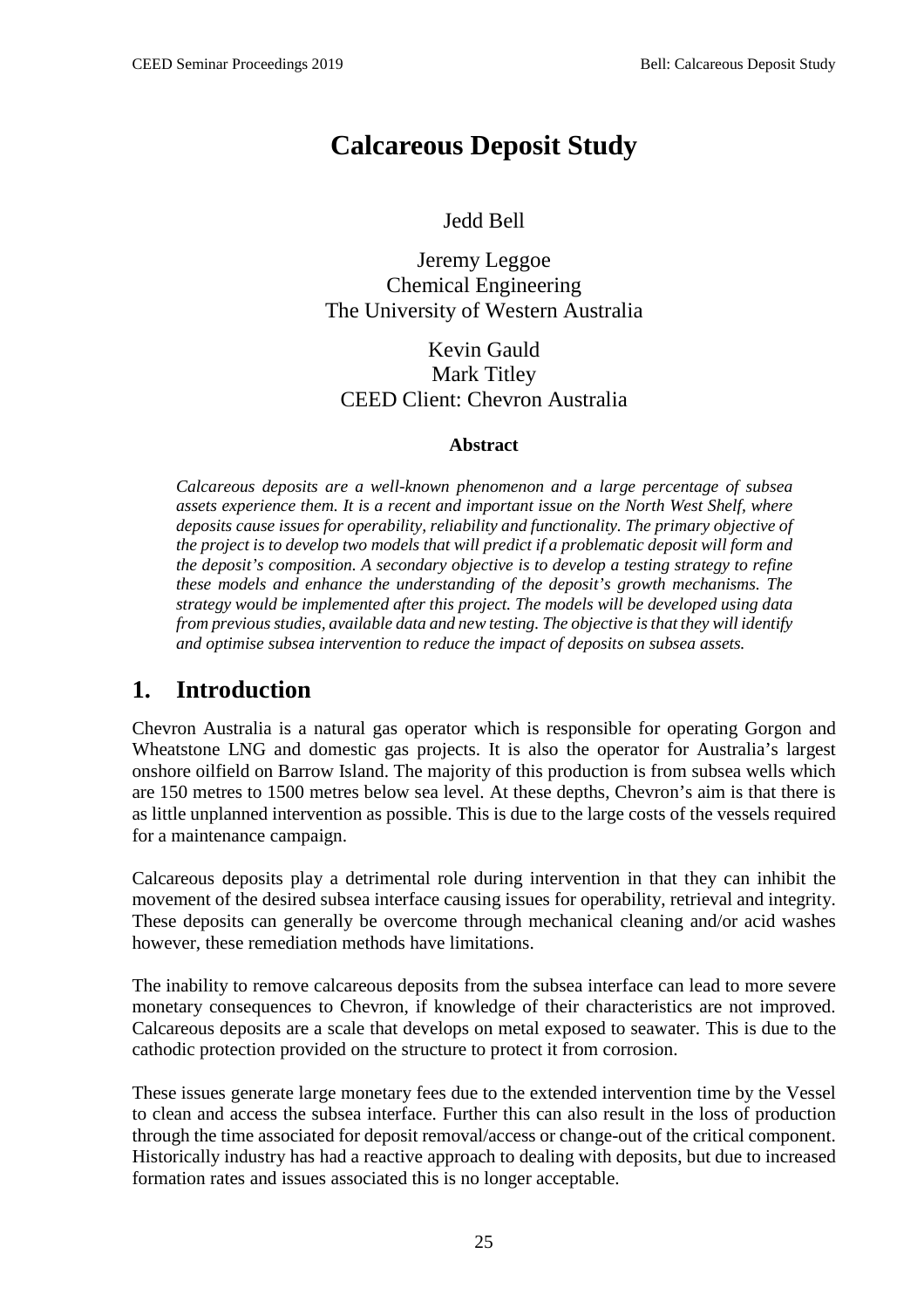Calcareous deposits occur all around the world, however their growth appears to be accelerated in the North West Shelf (NWS) where Chevron and numerous others are operating. The accelerated growth means there are more issues associated with deposits, occurring more frequently, and more severely than anywhere else in the world.

The primary objective of this project is the development of a set of models that can estimate the formation composition and estimate the formation likelihood based on environmental conditions. The likelihood model is an initial stage model that will be developed in further studies into a model capable of predicting formation rate. Once the models are developed, they will assist in intervention planning and effectiveness. A secondary objective is the development of a testing strategy for the formation of deposits in crevices. This is a critical step in the understanding of the deposit nature, as most academic knowledge is based off flat surface formation and is not reflective of what is being experienced in industry.

### **1.1 Background**

Calcareous deposits occur due to the cathodic protection implemented on subsea structures to protect them from the corrosive nature of the ocean. Deposits consist of calcium carbonate and magnesium hydroxide, which have electrically resistant properties, and due to this are incorporated in cathodic protection calculations, which count on the growth to extend the life of the protection system and subsequently the asset.

The growth mechanism begins to develop as soon as the asset comes immersed in seawater and the cathodic protection system is activated. Installing a structure requires enormous initial capital expenditure, and all of Chevron's current subsea assets require and have cathodic protection installed. As the root cause of the deposit cannot be eliminated in brownfields (currently installed fields) a deeper understanding of the formation characteristics and mechanics is needed.

The cathodic protection implemented on the current subsea assets is in the form of sacrificial anodes. The anodes are installed directly onto the subsea structures and corrode in place of the steel (cathode). When the anode corrodes, it supplies electrons to the cathode via a metallic connection. This causes a rise in the alkalinity at the metal-water interface, causing a chemical imbalance that brings about the formation of calcium carbonate and magnesium hydroxides on the steel. These formations are calcareous deposits. The deposit is initially soft then turns hard over time (like a cement), after which removal generally requires mechanical cleaning and/or the use of washes.



**Figure 1 Growth process of calcareous deposits.**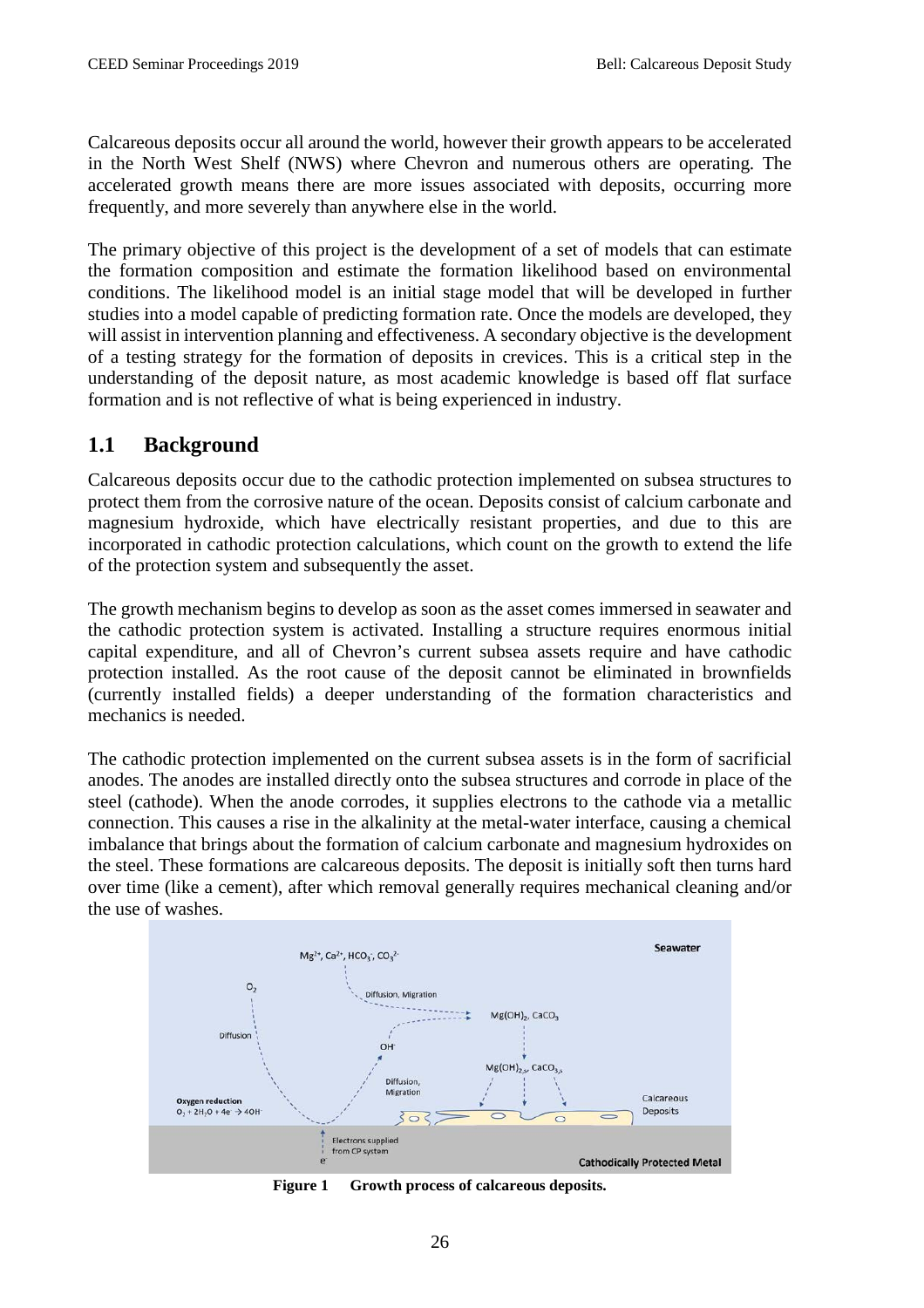#### **1.1.1 Factors Affecting Calcareous Deposits**

Potential: The potential is the voltage difference between the anode and the cathode. This is a physical property and stays relatively constant even with varying area ratios of cathode and anode. The potential at which steel is considered protected is from -950 mV to -1100 mV V/SCE (Yang, Scantlebury and Koroleva, 2015). Depending on the potential, the composition of the calcareous deposit formed changes (Barchiche et al., 2003). It has been concluded that the potential directly affects the interfacial pH generated.

pH: The interfacial pH is controlled by the cathodic protection, and will increase with the potential. The reaction rates for the nucleation and growth of calcium carbonate will increase correspondingly. (Fischer, Thomason and Eliassen, 1996)

Current Density: Current density (also known as the current protection density) is potential (voltage) driven, and is the current that is supplied to the cathode as a result of the cathodic protection. The higher the cathodic current the higher the formation rate of the deposit. (Yan, White and Griffin, 1993) The current density starts off high at the time of installation, then decreases towards a steady state as deposit forms on the cathode. (Yan et al., 1993)

Temperature: Earlier studies indicate that the growth rate of deposits is also likely to be affected by the increased temperature of the seawater in the NWS. In one study, the amount of calcareous deposit found at 35℃ was approximately 7 times greater than the deposit retrieved at 3.5℃. (Caseres, 2013). Temperature does not just affect the deposit directly, it has also been found that the lower the temperature, the lower the initial current density. However, the steady state current density was found to be higher than at warmer temperatures. (Barchiche et al.,2004)

Salinity: Salinity is a measure of how the amount of dissolved salt is in the seawater. Different salts have different effects on the deposition. Sulphates within the seawater slow down the deposition of aragonite (a form of calcium carbonate). (Barchiche et al., 2004) The amounts of calcium and magnesium present in the seawater affect the likelihood of them precipitating as a solid.

Time: Deposit formation and adherence to the structure are both dictated by time of exposure (Extrin, 2014). The thickness of the deposit was found to have increased linearly with exposure time (Wolfson and Hartt, 1981)

Location of Deposit: The locations where the deposit forms are a focus of the project. It has been found that the deposit formed on a flat surface was different to the deposit forming in a crevice (Binks, 2003). This is currently theorised to do with the closer proximity of numerous hydroxide producing layers raising the pH to a higher alkalinity than would be found on a flat surface.

#### **1.2 Summary of Objectives**

The overall contribution of this project to the state of the art includes:

- 1. A model for the likely formation composition.
- 2. A model for the likelihood of a damaging deposit forming.
- 3. A testing strategy to enhance understanding of deposit growth variables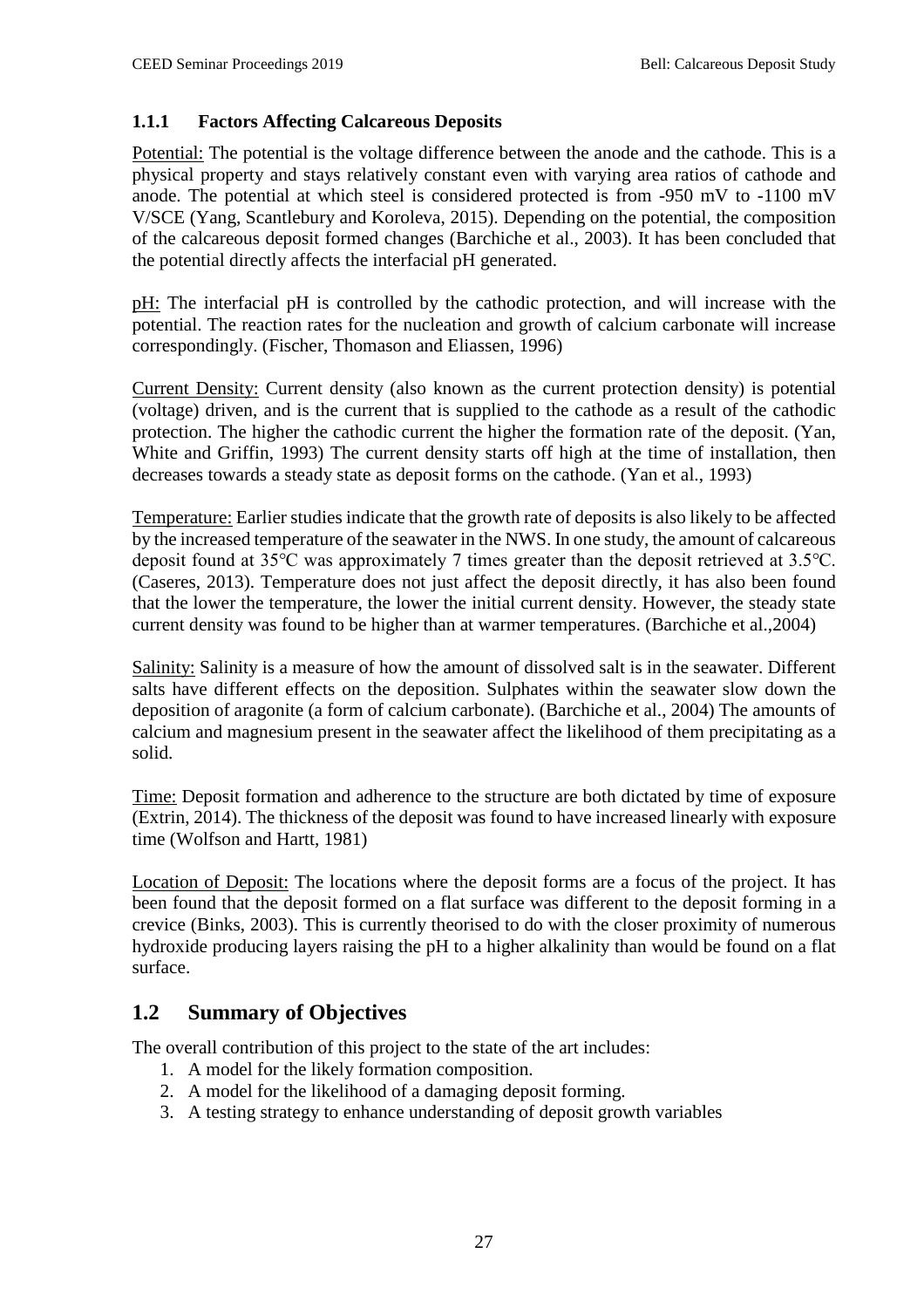## **2. Modelling**

The initial stage of the modelling was data identification and collection. Brainstorming with Chevron Australia staff and other industry experts, identified a list of variables that could potentially affect the growth. However, the data available for some of these variables is limited (or non-existent), as such the models will be constrained by the availability of data.

Current subsea assets are not equipped with external environmental measuring devices, all the monitors are internal, to monitor the safety and integrity of the flow. Data had to be secured from other sources such as ROV (Remote Operated Vehicles) and AUV (Automated Underwater Vehicle) campaigns, which are conducted intermittently. Data was also inferred from DPR (Daily Progress Reports) which are a recorded history of work done during vessel maintenance operations. The variables in the dataset are described in Table 1.

| Data                                                                | Source     |
|---------------------------------------------------------------------|------------|
| Potential, Depth, Time, Temperature                                 | <b>ROV</b> |
| Seawater Density, Time, Salinity, Depth, Temperature                | <b>AUV</b> |
| General observations, Time, Impact of the Deposit, Cleaning Details | DPR's      |

#### **Table 1 List of data utilised as variables and respective sources.**

Linear statistical models (Fox, 2016) will be fitted to the data. These models predict the average value of a variable based on the value of other related variables. The composition model will comprise of two separate linear statistical models that will detail the magnitude of magnesium hydroxide and calcium carbonate as responses, with the other variables in Table 1 as explanatory variables. The models are expected to reveal some structure regarding the formation of magnesium and calcium deposits.

### **2.1 Testing**

It was identified in initial literature review that deposits formed in crevices exhibited different physical and chemical properties. As the majority of the issues experienced by the assets due to deposits are in tight crevices, it was deemed this is a variable requiring testing.

The test will utilise 2 tanks (one at 4℃ and another at 25℃) to simulate on site conditions for two of Chevron's assets. Each tank will contain 6 samples, 3 being a carbon steel and the other 3 being a stainless steel to replicate the materials used on a subsea tree. The samples will have cuts along the bar of increasing width that will replicate the crevices found on subsea components. The samples will be polarised with a DC power source to a potential similar to a subsea piece of equipment. Water will be stirred so it is not stagnant and the replenished regularly to maintain the bulk pH and water composition.

Testing will be conducted for 2 years, with sample retrieval being 3 months, 1 year and 2 years. Once a sample is recovered it will undergo compositional analysis on all the crevices, which will give insight into the effects of the crevice characteristics on formation composition and rate.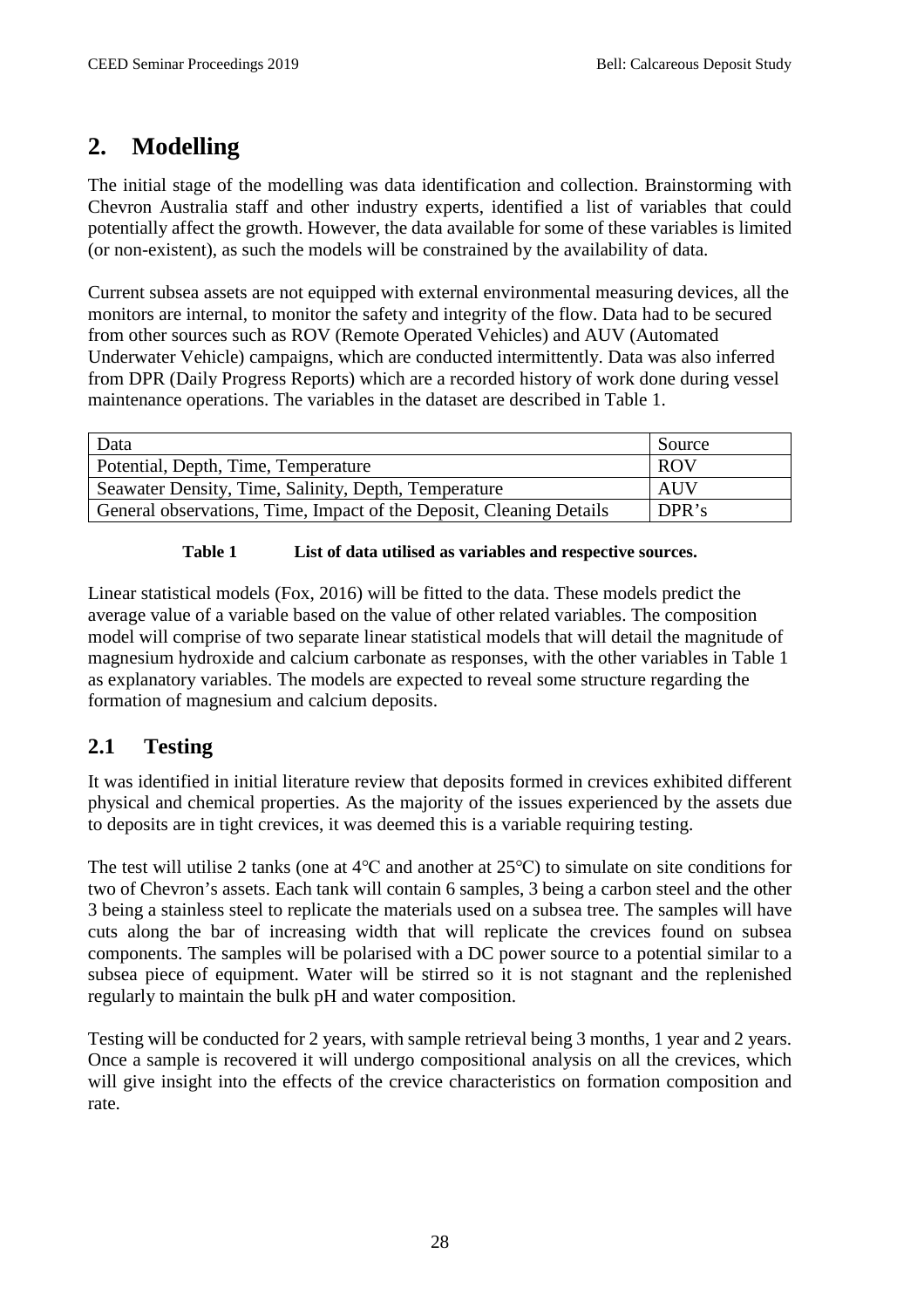# **3. Results and Discussion**

A60N conducted composition analysis on recovered samples from the field. The composition analysis shows that there is a difference between samples and using the data the models can be designed and applied to understand why that is the case.



**Figure 2 Deposit composition analysis results.**

Analysis of a water sample taken from a North West Shelf (NWS) asset found it to have relatively the same composition as water recovered from Hillary's Boat Harbour in Western Australia. It was therefore deemed more practical and cost effective to use the Hillary's Boat Harbour as a water source rather than attempting to obtain NWS water samples for the whole test.

# **4. Conclusions and Future Work**

Chevron's scope for the project is intended to be over 4 years starting in 2019. The current oneyear project will focus primarily on describing the current understanding of deposit formation.

Future work will include the following;

- 1. Update of the formation likelihood model to a formation rate model;
- 2. Collection of the results from the testing;
- 3. Update of the two models using inputs from the testing;
- 4. Construction of a third model that uses inputs from the previous models as well as the crevice formation component.

This will allow the model to indicate a risk to a certain component based on the environmental conditions and its location on the asset. Further work will need to be done to rank the criticality of failure of a given component then the model will be complete. The model will then be utilised for planning the prevention or mitigation of calcareous deposits on subsea structures.